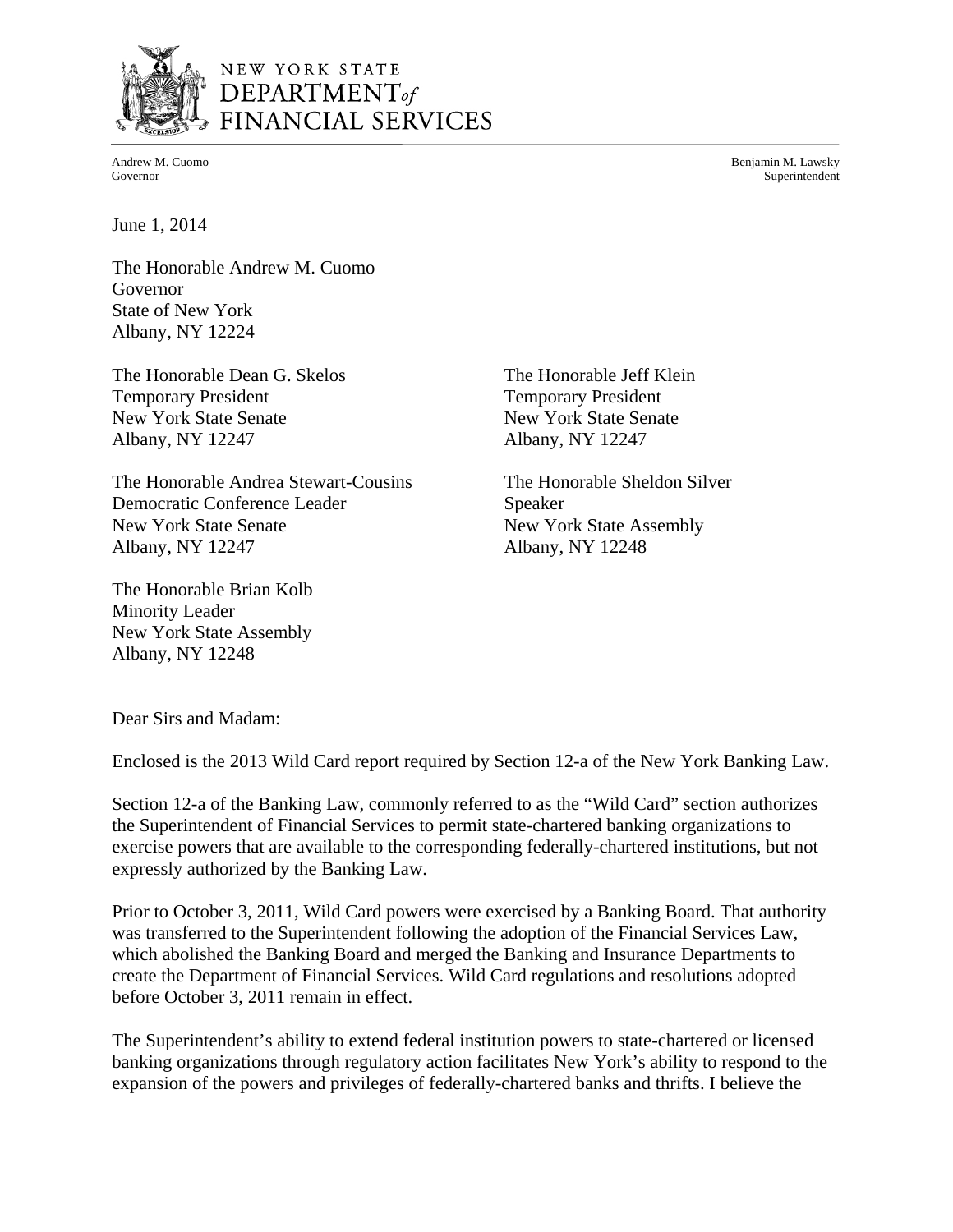Wild Card powers authorized under the Banking Law are of great value to New York-chartered institutions and help maintain the attractiveness of the state charter compared to a federal charter.

In 2013, there were no new Wild Card authorizations.

Sincerely,

Benjamin M. Lawsky Superintendent of Financial Services

 cc: Lawrence Schwartz, Secretary to the Governor Mylan Denerstein, Counsel to the Governor Senator Joseph Griffo, Chair, Senate Banks Committee Senator Hugh T. Farley, Vice-Chair, Senate Banks Committee Senator Ted O'Brien, Ranking Member, Senate Banks Committee Assemblywoman Annette M. Robinson, Chair, Assembly Banks Committee Assemblywoman Claudia Tenney, Ranking Member, Assembly Banks Committee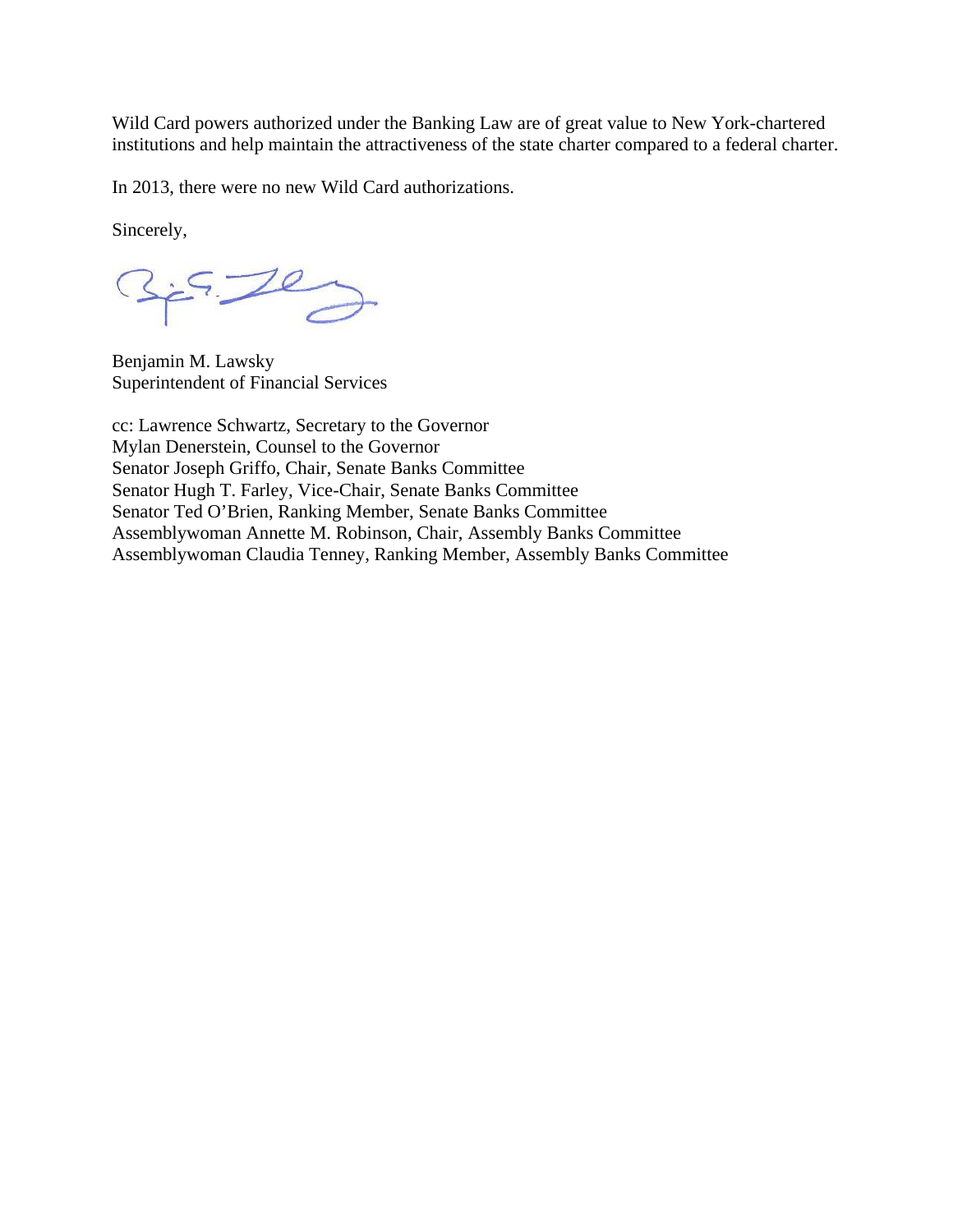

# 2013 BANKING WILD CARD REPORT TO THE GOVERNOR AND LEGISLATURE

As required by Section 12-a of the New York Banking Law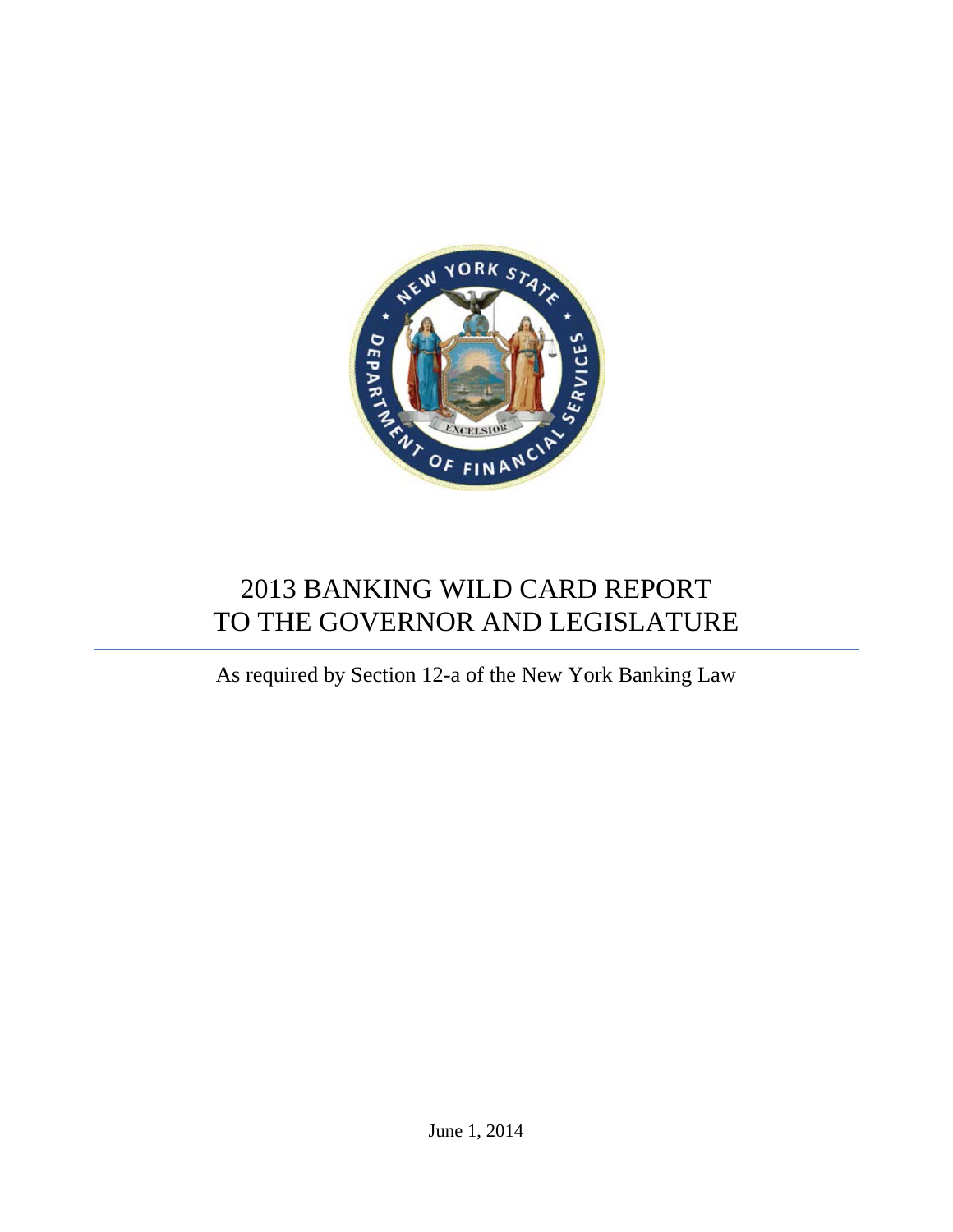| SECTION I: INSTITUTIONS RETAINED, ESTABLISHED, CONVERTED, ACQUIRED OR |  |
|-----------------------------------------------------------------------|--|
|                                                                       |  |
|                                                                       |  |
|                                                                       |  |
|                                                                       |  |
| SECTION II: EMPLOYMENT IN THE NEW YORK BANKING SECTOR  4              |  |
| SECTION III: TOTAL CHARTERED INSTITUTIONS AND DEPOSITS IN NEW YORK  5 |  |
|                                                                       |  |
|                                                                       |  |
|                                                                       |  |
|                                                                       |  |
|                                                                       |  |
| SECTION V: NEW YORK STATE-CHARTERED BANKING ORGANIZATIONS  8          |  |
|                                                                       |  |
|                                                                       |  |
|                                                                       |  |
|                                                                       |  |
|                                                                       |  |
|                                                                       |  |
| SECTION VI: WILD CARD AUTHORIZATIONS APPROVED IN 2013  14             |  |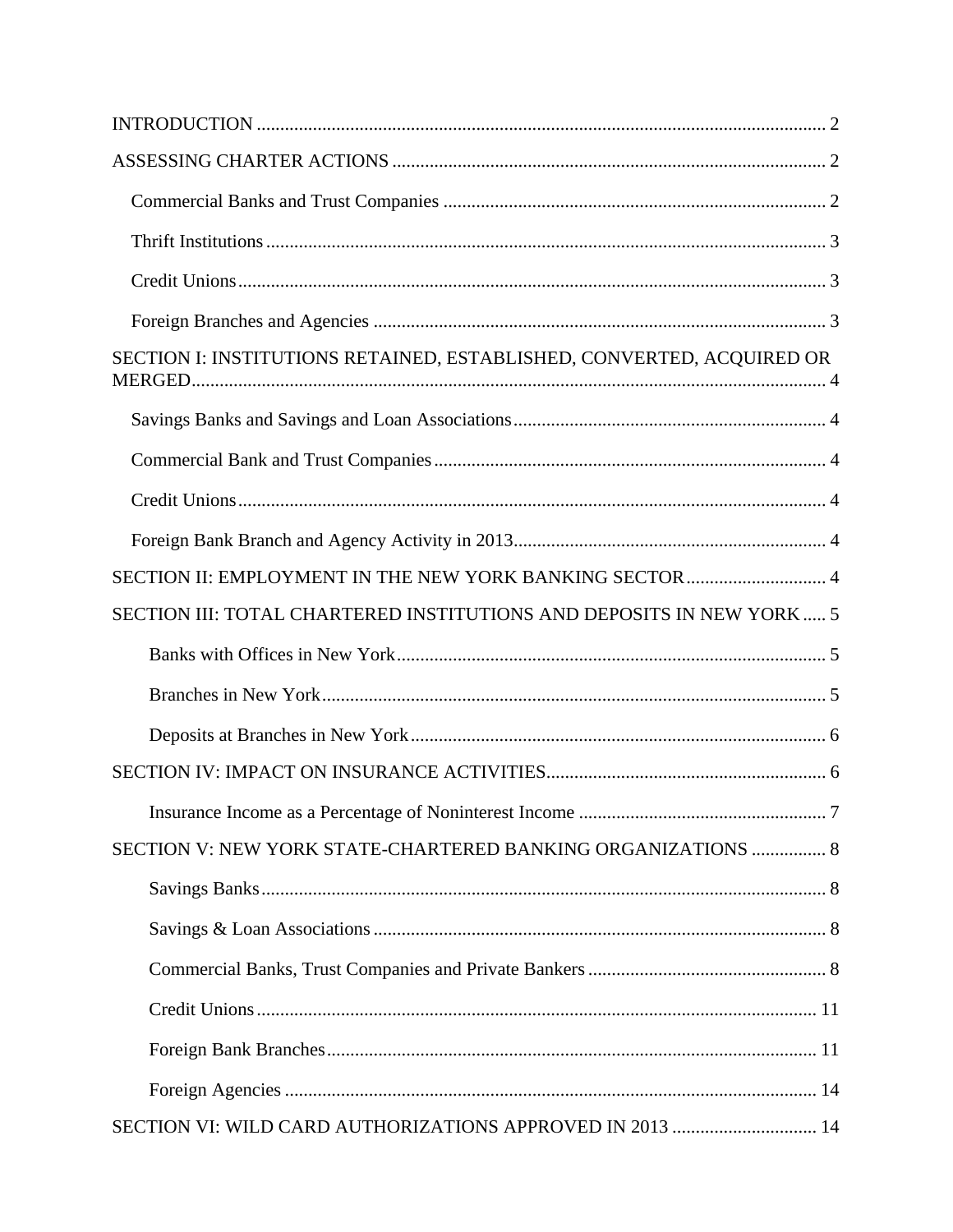## <span id="page-4-0"></span>**INTRODUCTION**

The banking system in the United States permits all banking institutions, including banks, trust companies, thrift institutions, credit unions and branches of non-U.S. banks, to choose to operate under either a federal or state charter or license. The choice of a federal or state charter depends on many factors, including the scope of authorized banking powers, the cost of regulation, and whether applicable laws (including consumer protection laws) are deemed to be reasonable. Of all these factors, one of the most important is the scope of authorized banking powers.

Prior to the enactment of the original Wild Card authority in 1997, certain banking powers of New York State-chartered institutions could only be expanded legislatively. State-chartered banking institutions were increasingly concerned that the State Legislature could not respond quickly enough to the expansion of the powers of federally-chartered institutions. The purpose of the Wild Card authority is to allow the Superintendent to react quickly to evolving federal banking regulations; when changes in federal statutes, regulations or interpretations grant powers to federally-chartered institutions that state-chartered institutions do not enjoy, the Superintendent may authorize one or more state-chartered banking organizations of the same type to exercise the same powers.

## **ASSESSING CHARTER ACTIONS**

## **Commercial Banks and Trust Companies**

In previous Wild Card Reports, the Department chronicled charter actions since December 31, 1995 in order to reflect the possible effect of the federal Riegle-Neal Interstate Banking and Branching Efficiency Act of 1994, which abolished various federal legal barriers to full interstate banking and branching. A prime factor in the decision to choose a federal charter is the ability to conduct interstate banking activities on a uniform basis under the federal banking laws applicable to national banks and federal thrift associations.

Riegle-Neal made it possible to conduct interstate business through a single entity with a unified management structure. However, before New York State's adoption of its Wild Card statute in 1997, any state-chartered bank making chartering decisions also knew that New York had no means, absent legislative action, to expeditiously conform State banking powers with powers that might be newly granted by federal bank regulators. Industry comment at the time indicated that certain large regional banks did switch charters to facilitate their interstate banking operations.

Recent actions at the federal level have made state charters more favorable. In June 2009, the U.S. Supreme Court, in the case of *Cuomo v. Clearing House*, upheld the right of state attorneys general to enforce state consumer protection laws of general application against national banks. Moreover, the Dodd-Frank Wall Street Reform and Consumer Protection Act (i) limits the ability of the Comptroller of the Currency to preempt state law, (ii) specifically precludes preemption for subsidiaries and affiliates of banks, and (iii) makes clear that State consumer protection laws may go beyond the rules established by the Bureau of Consumer Financial Protection. The Dodd-Frank Act has lessened the attractiveness of federal banking charters as a lever to preempt state laws, and increase the importance of factors other than preemption. As a result the Superintendent's ability to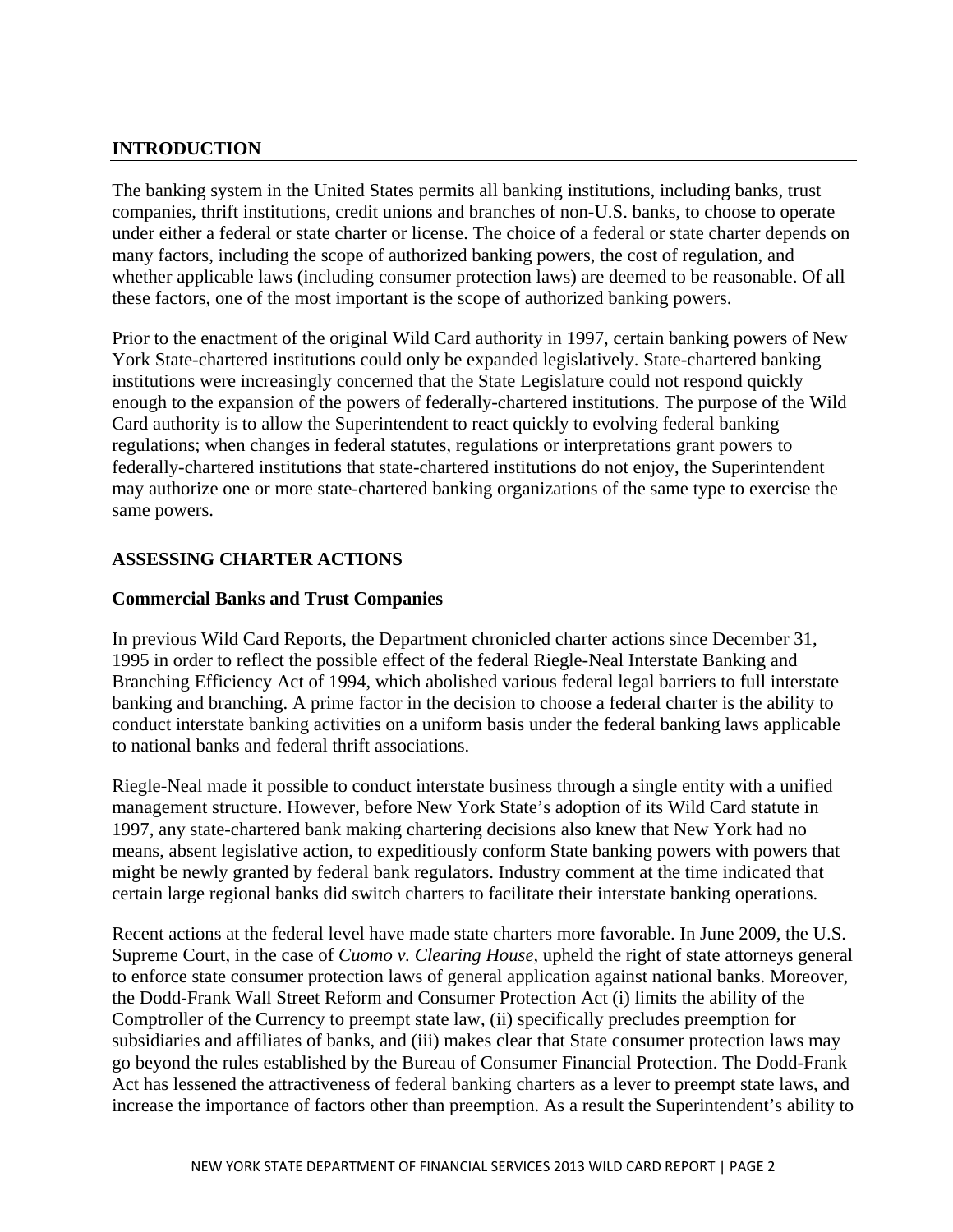<span id="page-5-0"></span>grant Wild Card authorizations remains important because the Wild Card powers enable the state charter to provide the same banking powers as the federal charter.

From January 1, 2011 to December 31, 2013 three commercial banks have converted from a federal charter to a state charter. In the same period, two state-chartered banks merged into federally-chartered banks while one state-chartered bank merged into a non-bank institution.

## **Thrift Institutions**

The Home Owners Loan Act, which governs federal thrift banking activities, provided for even broader preemption of state laws affecting banking activities than the National Bank Act. Thus, persons interested in forming a thrift institution, even if they had no intention ever to engage in interstate banking activities, may have had the view that the federal thrift charter provided greater flexibility in the conduct of banking activities even with the existence of a Wild Card law applicable to state thrifts. On the other hand, the provisions of the Dodd-Frank Act abolishing the Office of Thrift Supervision and transferring its functions relating to federal savings associations to the Office of the Comptroller of the Currency may reduce the relative attractiveness of a federal thrift charter in this regard. From January 1, 2011 to December 31, 2013, seven thrift institutions have converted from a federal charter to a state charter.

Gouverneur Savings and Loan Association converted from a federal charter to a state charter, effective December 31, 2013.

There were 24 state thrifts at the end of 2013.

## **Credit Unions**

Although credit unions did not become entitled to the benefits of the Wild Card Statute until 2007, they have long experienced the same charter decisions as banks and thrifts. At year-end 1996, New York had 24 state-chartered credit unions and 65 federally-chartered credit unions. At year-end 2013, there were 20 state-chartered credit unions with approximately \$7.1 billion of assets and 375 federally-chartered credit unions with about \$58.2 billion of assets.

The growth in federally-chartered credit unions is attributable primarily to a lower level of taxation of such institutions. New York has begun to address this issue, and, as a result, the Department has begun to see some interest by federally-chartered credit unions in converting to a state charter.

## **Foreign Branches and Agencies**

In contrast, branches and agencies of foreign banks have found New York an attractive place to be licensed, despite the existence of a federal licensing option. At year-end 1996, there were 49 such State-licensed branches and agencies in New York with total assets of \$43.0 billion. As of yearend 2013, there were 102 such State-licensed bank branches and agencies in New York with total assets of over \$1.8 trillion and 31 federally-licensed bank branches and agencies with \$258.2 billion in total assets.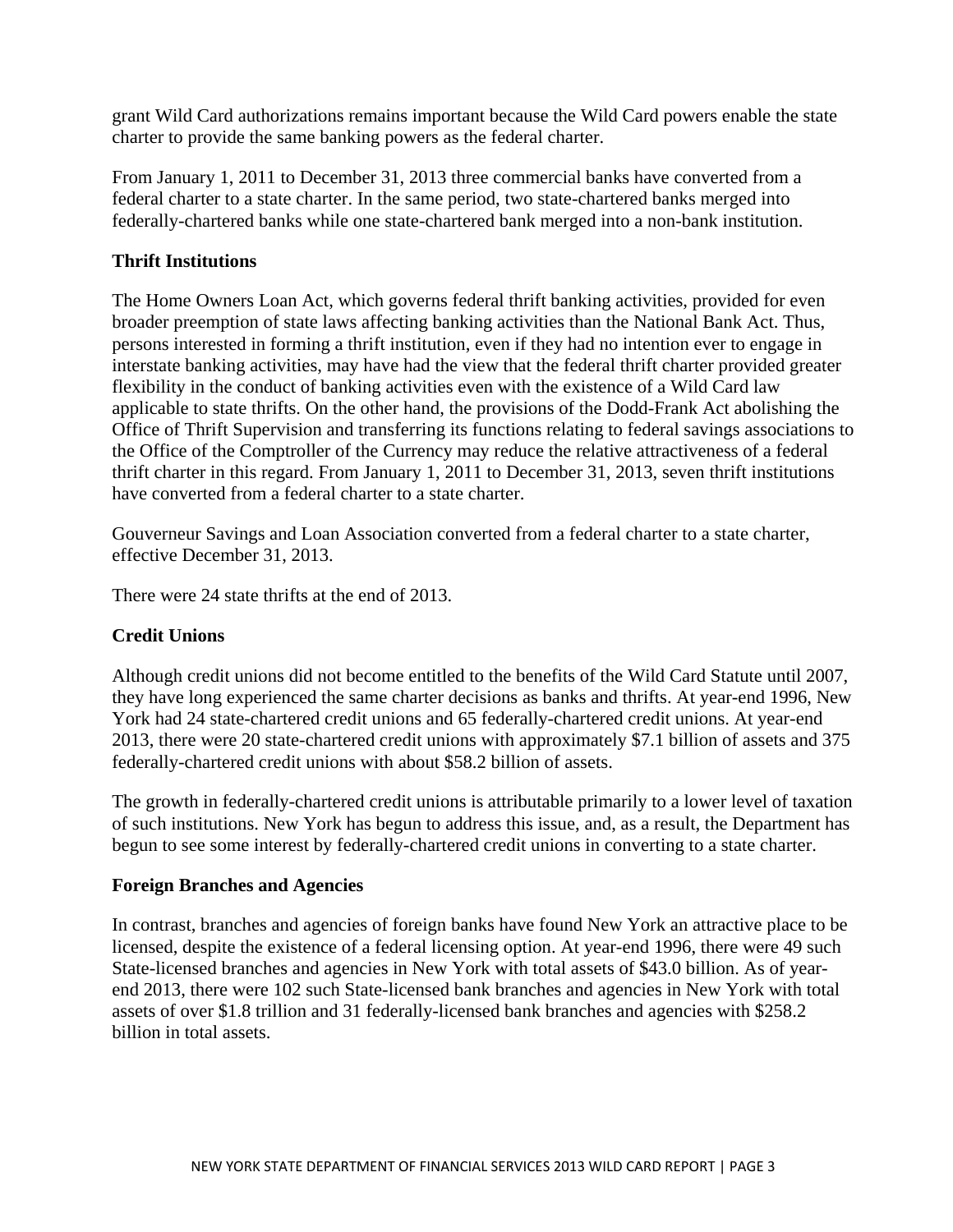## **SECTION I: INSTITUTIONS RETAINED, ESTABLISHED, CONVERTED, ACQUIRED OR MERGED**

## **Savings Banks and Savings and Loan Associations**

• Gouverneur Savings and Loan Association converted from a federal charter to a state charter, effective December 31, 2013.

There were 22 state-chartered savings banks on December 31, 2013.

#### **Commercial Bank and Trust Companies**

- Mahopac Bank converted from a federal charter to a state charter effective December 31, 2013.
- Metropolitan Commercial Bank converted from a federal charter to a state charter effective December 31, 2013.

There were 84 state-chartered commercial banks and trust companies on December 31, 2013.

## **Credit Unions**

There were 20 state-chartered credit unions on December 31, 2013.

#### **Foreign Bank Branch and Agency Activity in 2013**

• NongHyup Bank established a new state-licensed branch effective April 18, 2013.

There were 100 state-licensed foreign branches and agencies on December 31, 2013.

## **SECTION II: EMPLOYMENT IN THE NEW YORK BANKING SECTOR**

There is no definitive way to measure the total number of jobs created in New York State as a result of the establishment of new banks and trust companies or the number of jobs lost by virtue of conversions. Where a bank simply converts from a state to federal charter or federal charter to a state charter, there are not necessarily any job reductions or increases. Where charter action occurs as a result of a merger, job reductions often take place, as the merged entity typically rationalizes its business and management structure. This is particularly true for personnel associated with the management and "back-office" processing operations of the combined institution. This is less likely to be the case in regard to mergers between in-state and out-of-state institutions not conducting overlapping interstate banking operations.

At the end of 2013, state-chartered banks and licensed foreign branches and agencies had a total of 82,941 full-time employees compared to 80,605 full-time employees in 2012.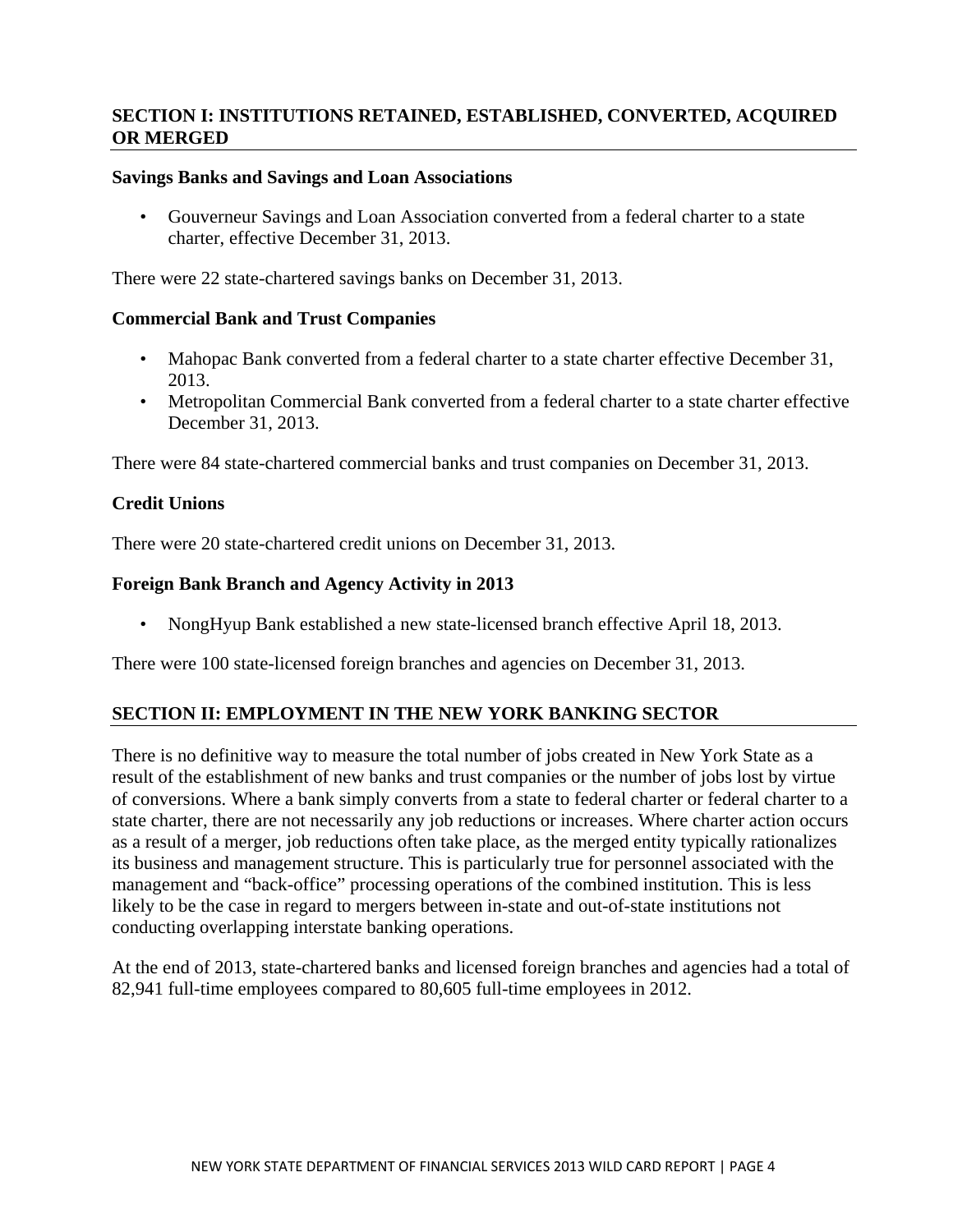## **SECTION III: TOTAL CHARTERED INSTITUTIONS AND DEPOSITS IN NEW YORK\***

\*All data reported in this section was tabulated as of June 30, 2013 to be consistent with the  **deposit data from the FDIC**

| State of<br><b>Headquarters</b> | <b>Federally-Chartered</b><br><b>Commercial Banks and</b><br><b>Trusts</b> | Federally-<br><b>Chartered Thrifts</b> | <b>Non-NY State-</b><br><b>Chartered</b> | <b>NY State-</b><br><b>Chartered</b> | <b>Total</b>   |
|---------------------------------|----------------------------------------------------------------------------|----------------------------------------|------------------------------------------|--------------------------------------|----------------|
| CA                              | $\overline{2}$                                                             | $\pmb{0}$                              | 6                                        | $\mathbf 0$                          | 8              |
| <b>CT</b>                       | $\overline{2}$                                                             | $\mathbf{1}$                           | 1                                        | $\mathbf 0$                          | 4              |
| DE                              | $\overline{\mathbf{4}}$                                                    | $\mathbf 0$                            | $\mathbf 0$                              | $\mathbf 0$                          | 4              |
| FL                              | $\overline{2}$                                                             | 1                                      | $\mathbf 0$                              | $\mathbf 0$                          | 3              |
| IL                              | $\boldsymbol{0}$                                                           | $\boldsymbol{0}$                       | $\overline{2}$                           | $\mathbf 0$                          | $\overline{2}$ |
| MA                              | $\boldsymbol{0}$                                                           | 1                                      | $\mathbf{1}$                             | 0                                    | $\overline{2}$ |
| <b>NC</b>                       | $\mathbf{1}$                                                               | $\mathbf 0$                            | $\mathbf 0$                              | $\mathbf 0$                          | 1              |
| NJ                              | 3                                                                          | $\mathbf{1}$                           | $\overline{\mathbf{4}}$                  | $\mathbf 0$                          | 8              |
| <b>NV</b>                       | $\mathbf 0$                                                                | 0                                      | $\mathbf 1$                              | $\Omega$                             | $\mathbf{1}$   |
| <b>NY</b>                       | 43                                                                         | 28                                     | $\mathbf 0$                              | 94                                   | 165            |
| OH                              | $\overline{2}$                                                             | $\boldsymbol{0}$                       | $\pmb{0}$                                | $\boldsymbol{0}$                     | $\overline{2}$ |
| PA                              | $\mathbf{1}$                                                               | $\mathbf 0$                            | 6                                        | $\mathbf 0$                          | $\overline{7}$ |
| PR                              | $\mathbf 0$                                                                | $\mathbf 0$                            | $\mathbf 1$                              | $\mathbf 0$                          | $\mathbf{1}$   |
| RI                              | $\mathbf{1}$                                                               | $\mathbf 0$                            | $\mathbf 0$                              | $\mathbf 0$                          | 1              |
| SD                              | $\overline{2}$                                                             | $\mathbf 0$                            | $\mathbf 0$                              | $\mathbf 0$                          | $\overline{2}$ |
| <b>TX</b>                       | $\mathbf{1}$                                                               | $\mathbf 0$                            | $\overline{2}$                           | $\mathbf 0$                          | 3              |
| VA                              | $\overline{2}$                                                             | 1                                      | $\mathbf 0$                              | 0                                    | 3              |
| <b>Total HQ</b>                 | 66                                                                         | 33                                     | 24                                       | 94                                   | 217            |

#### **BANKS WITH OFFICES IN NEW YORK**

#### **BRANCHES IN NEW YORK**

| State of<br><b>Headquarters</b> | <b>Federally-Chartered</b><br><b>Commercial Banks</b><br>and Trusts | Federally-<br><b>Chartered</b><br><b>Thrifts</b> | <b>Non-NY State-</b><br><b>Chartered</b> | <b>NY State-</b><br><b>Chartered</b> | <b>Total</b>   |
|---------------------------------|---------------------------------------------------------------------|--------------------------------------------------|------------------------------------------|--------------------------------------|----------------|
| CA                              | 3                                                                   | 0                                                | 33                                       | $\Omega$                             | 36             |
| <b>CT</b>                       | 10                                                                  | 100                                              | 2                                        | $\mathbf 0$                          | 112            |
| DE                              | 309                                                                 | 0                                                | $\Omega$                                 | 0                                    | 309            |
| FL.                             | 5                                                                   |                                                  | 0                                        | 0                                    | 6              |
| IL                              | 0                                                                   | 0                                                | $\overline{2}$                           | 0                                    | $\overline{2}$ |
| MA                              | $\Omega$                                                            | $\mathbf{1}$                                     | 27                                       | $\Omega$                             | 28             |
| <b>NC</b>                       | 358                                                                 | 0                                                | $\Omega$                                 | $\Omega$                             | 358            |
| <b>NJ</b>                       | 50                                                                  | 29                                               | 26                                       | $\Omega$                             | 105            |
| <b>NV</b>                       | $\Omega$                                                            | 0                                                | 1                                        | $\Omega$                             | 1              |
| <b>NY</b>                       | 833                                                                 | 338                                              | $\mathbf{0}$                             | 1173                                 | 2,344          |
| <b>OH</b>                       | 1,058                                                               | 0                                                | 0                                        | 0                                    | 1,058          |

NEW YORK STATE DEPARTMENT OF FINANCIAL SERVICES 2013 WILD CARD REPORT | PAGE 5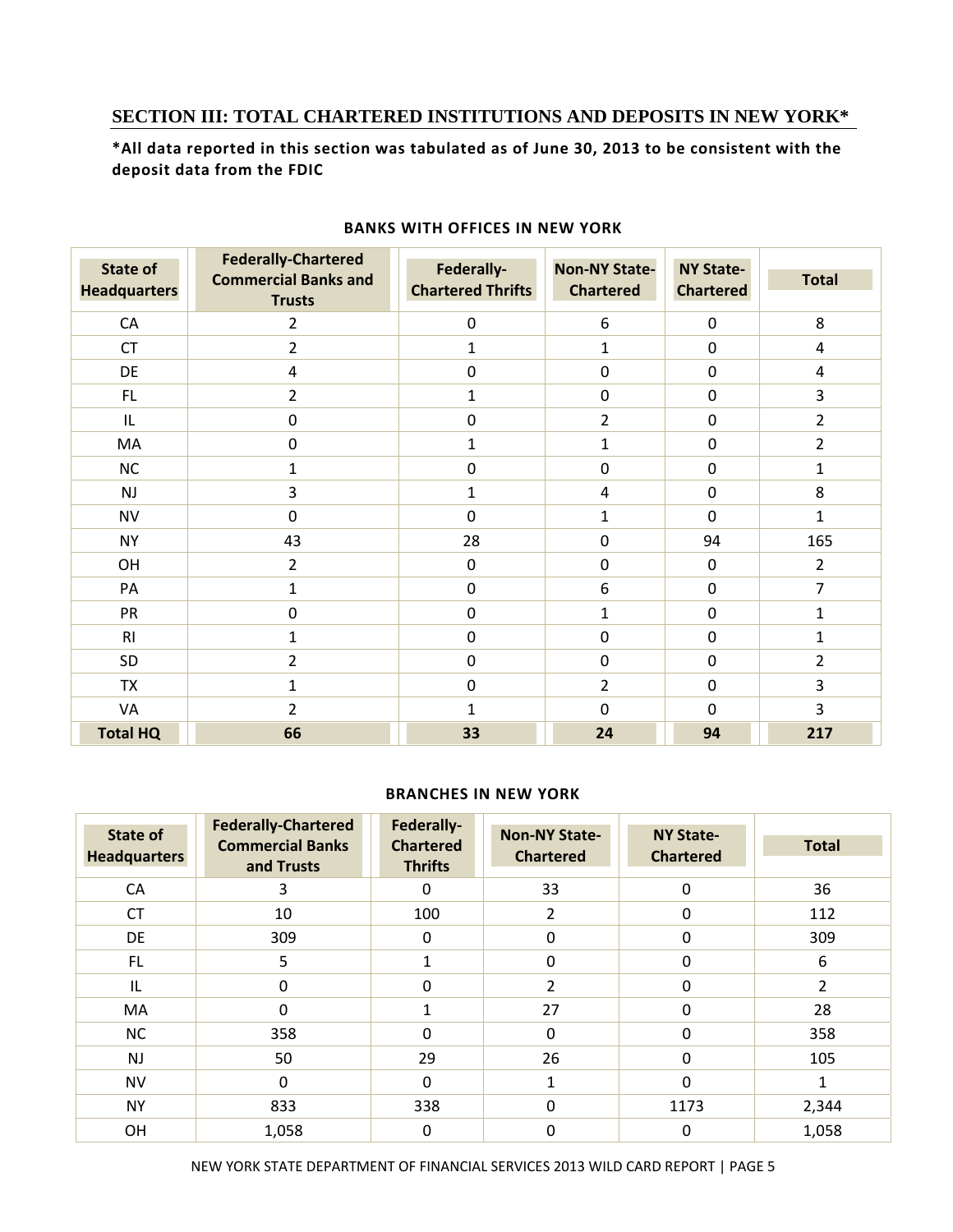| State of<br><b>Headquarters</b> | <b>Federally-Chartered</b><br><b>Commercial Banks</b><br>and Trusts | Federally-<br><b>Chartered</b><br><b>Thrifts</b> | <b>Non-NY State-</b><br><b>Chartered</b> | <b>NY State-</b><br><b>Chartered</b> | <b>Total</b> |
|---------------------------------|---------------------------------------------------------------------|--------------------------------------------------|------------------------------------------|--------------------------------------|--------------|
| PA                              |                                                                     | 0                                                | 30                                       | 0                                    | 33           |
| PR                              |                                                                     | 0                                                | 3                                        | 0                                    | 3            |
| R <sub>l</sub>                  | 157                                                                 | 0                                                | $\Omega$                                 | 0                                    | 157          |
| <b>SD</b>                       | 356                                                                 | 0                                                | $\Omega$                                 | 0                                    | 356          |
| TX                              | 24                                                                  | 0                                                |                                          | 0                                    | 26           |
| VA                              | 436                                                                 | 4                                                | $\Omega$                                 | 0                                    | 440          |
| <b>Total</b>                    | 3,602                                                               | 473                                              | 126                                      | 1,173                                | 5,374        |

#### **DEPOSITS AT BRANCHES IN NEW YORK**

| <b>State of</b><br><b>Headquarters</b> | <b>Federally-Chartered</b><br><b>Commercial Banks and</b><br><b>Trusts</b> | Federally-<br><b>Chartered</b><br><b>Thrifts</b> | <b>Non-NY State-</b><br><b>Chartered</b> | <b>NY State-</b><br><b>Chartered</b> | <b>Total</b>    |
|----------------------------------------|----------------------------------------------------------------------------|--------------------------------------------------|------------------------------------------|--------------------------------------|-----------------|
|                                        |                                                                            |                                                  | (Dollars In Thousands)                   |                                      |                 |
| CA                                     | \$1,870,976                                                                | \$0                                              | \$7,136,642                              | \$0                                  | \$9,007,618     |
| <b>CT</b>                              | 283,133                                                                    | 2,721,883                                        | 94,335                                   | 0                                    | 3,099,351       |
| <b>DE</b>                              | 33,093,707                                                                 | 0                                                | 0                                        | 0                                    | 33,093,707      |
| FL.                                    | 470,975                                                                    | 55,152                                           | $\mathbf 0$                              | 0                                    | 526,127         |
| IL                                     | 0                                                                          | 0                                                | 239,382                                  | 0                                    | 239,382         |
| MA                                     | 0                                                                          | 24,689                                           | 1,208,313                                | 0                                    | 1,233,002       |
| <b>NC</b>                              | 62,006,468                                                                 | 0                                                | 0                                        | 0                                    | 62,006,468      |
| <b>NJ</b>                              | 2,884,840                                                                  | 3,362,146                                        | 1,431,774                                | 0                                    | 7,678,760       |
| <b>NV</b>                              | 0                                                                          | 0                                                | 34                                       | 0                                    | 34              |
| <b>NY</b>                              | 67,517,303                                                                 | 23,599,414                                       | 0                                        | 256,839,153                          | 347,955,870     |
| OH                                     | 444,656,220                                                                | 0                                                | $\mathbf{0}$                             | 0                                    | 444,656,220     |
| PA                                     | 5,564,449                                                                  | $\boldsymbol{0}$                                 | 1,067,737                                | $\Omega$                             | 6,632,186       |
| <b>PR</b>                              | 0                                                                          | $\mathbf 0$                                      | 1,144,481                                | 0                                    | 1,144,481       |
| <b>RI</b>                              | 6,703,121                                                                  | 0                                                | 0                                        | 0                                    | 6,703,121       |
| SD                                     | 95,709,303                                                                 | 0                                                | $\mathbf 0$                              | 0                                    | 95,709,303      |
| TX                                     | 13,404                                                                     | 0                                                | 16,491                                   | 0                                    | 29,895          |
| VA                                     | 100,602,155                                                                | 0                                                | 0                                        | 0                                    | 100,602,155     |
| <b>Total</b>                           | \$821,376,054                                                              | \$29,763,284                                     | \$12,339,189                             | \$256,839,153                        | \$1,120,317,680 |

For information regarding the total assets of New York chartered banking institutions see the Annual Report of the Department of Financial Services to the Governor.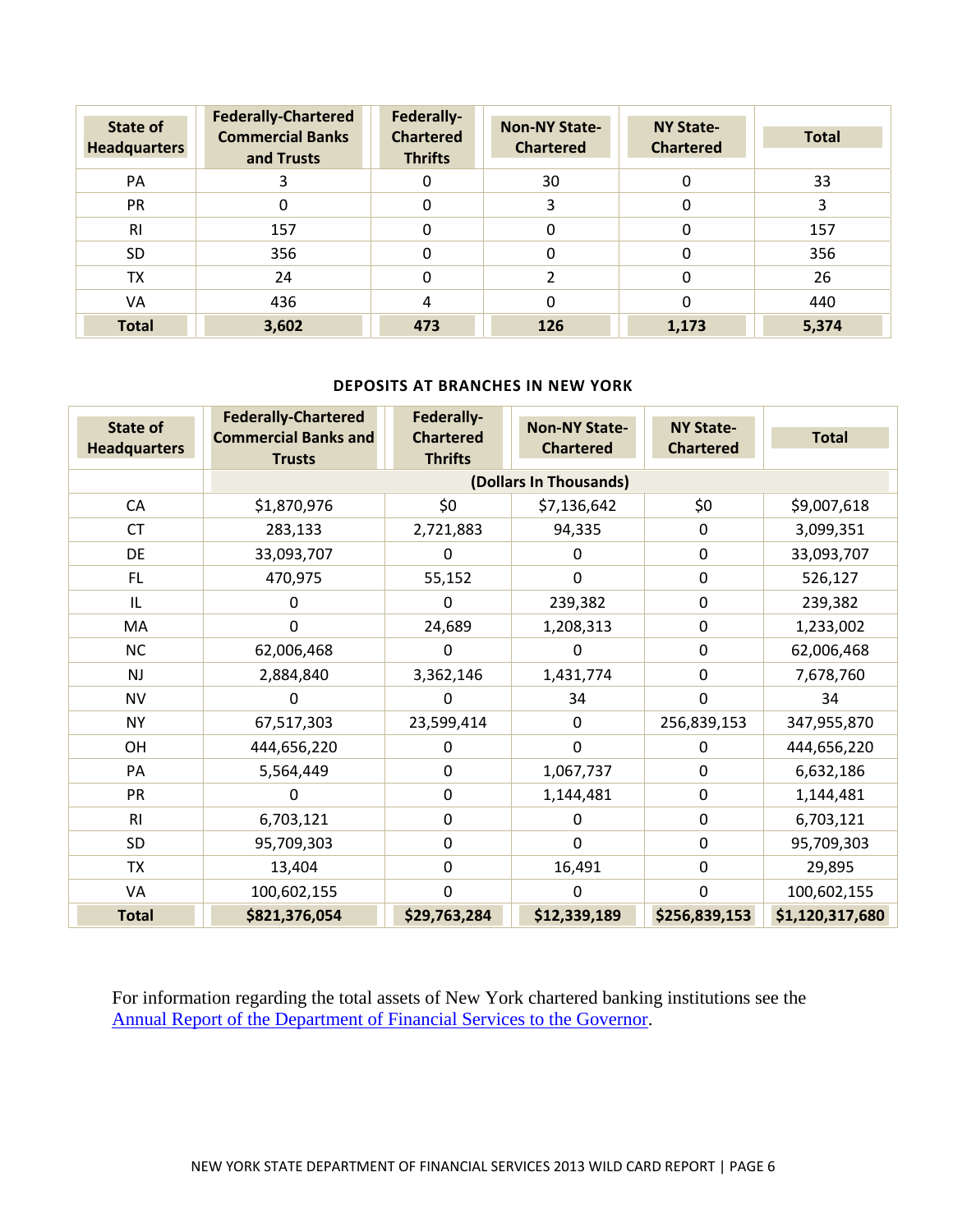## **SECTION IV: IMPACT ON INSURANCE ACTIVITIES**

Section 12-a(7)(a) of the Banking Law promotes the important policy of functional regulation of bank insurance sales activities. Banks, trust companies, savings banks, and savings and loan associations exercise such powers subject to regulation by the Department and pursuant to all insurance laws, rules and regulations.

For the calendar year 2013, a total of 23 New York State-chartered banking institutions reported income from insurance activities. As indicated in previous Wild Card Reports, the dollar level of income realized from these activities tends to be modest for both large and small institutions, but for certain institutions, it represented a large portion of total non-interest income. The table below provides a summary of insurance income for New York state-chartered banking institutions.

| <b>Insurance Income</b><br>Share of<br><b>Noninterest Income</b> | <b>Total</b>   | <b>Total</b> | Less Than \$1 Billion<br>in Assets |                |          | <b>Greater Than \$1 Billion</b><br>in Assets |
|------------------------------------------------------------------|----------------|--------------|------------------------------------|----------------|----------|----------------------------------------------|
|                                                                  | 2013           | 2012         | 2013                               | 2012           | 2013     | 2012                                         |
| 0.00%                                                            | 65             | 69           | 50                                 | 55             | 15       | 14                                           |
| .01% to 5.00%                                                    | 18             | 16           | 10                                 | 10             | 8        | 6                                            |
| 5.01% to 10.00%                                                  | $\Omega$       | 4            | $\Omega$                           | 3              | $\Omega$ | $\mathbf{1}$                                 |
| 10.01% to 15.00%                                                 | $\mathbf{1}$   | $\mathbf{1}$ | 1                                  | $\Omega$       | $\Omega$ | $\mathbf{1}$                                 |
| 15.01% to 20.00%                                                 | $\Omega$       | $\Omega$     | $\Omega$                           | $\Omega$       | $\Omega$ | $\Omega$                                     |
| 20.01% to 40.00%                                                 | 2              | 1            | 2                                  | 1              | $\Omega$ | $\Omega$                                     |
| 40.01% or more                                                   | $\overline{2}$ | 3            | 2                                  | $\overline{2}$ | $\Omega$ | 1                                            |
| N/A                                                              | 8              | $\Omega$     | 8                                  | $\Omega$       | $\Omega$ | $\Omega$                                     |
| <b>Total</b>                                                     | 96             | 94           | 73                                 | 71             | 23       | 23                                           |

## **INSURANCE INCOME AS A PERCENTAGE OF NONINTEREST INCOME**

 Limited Purpose Trust Companies, Foreign Branches (with FDIC), Foreign Branches (not with FDIC), Foreign Agencies, Private Bankers and Credit Unions do not report insurance revenue.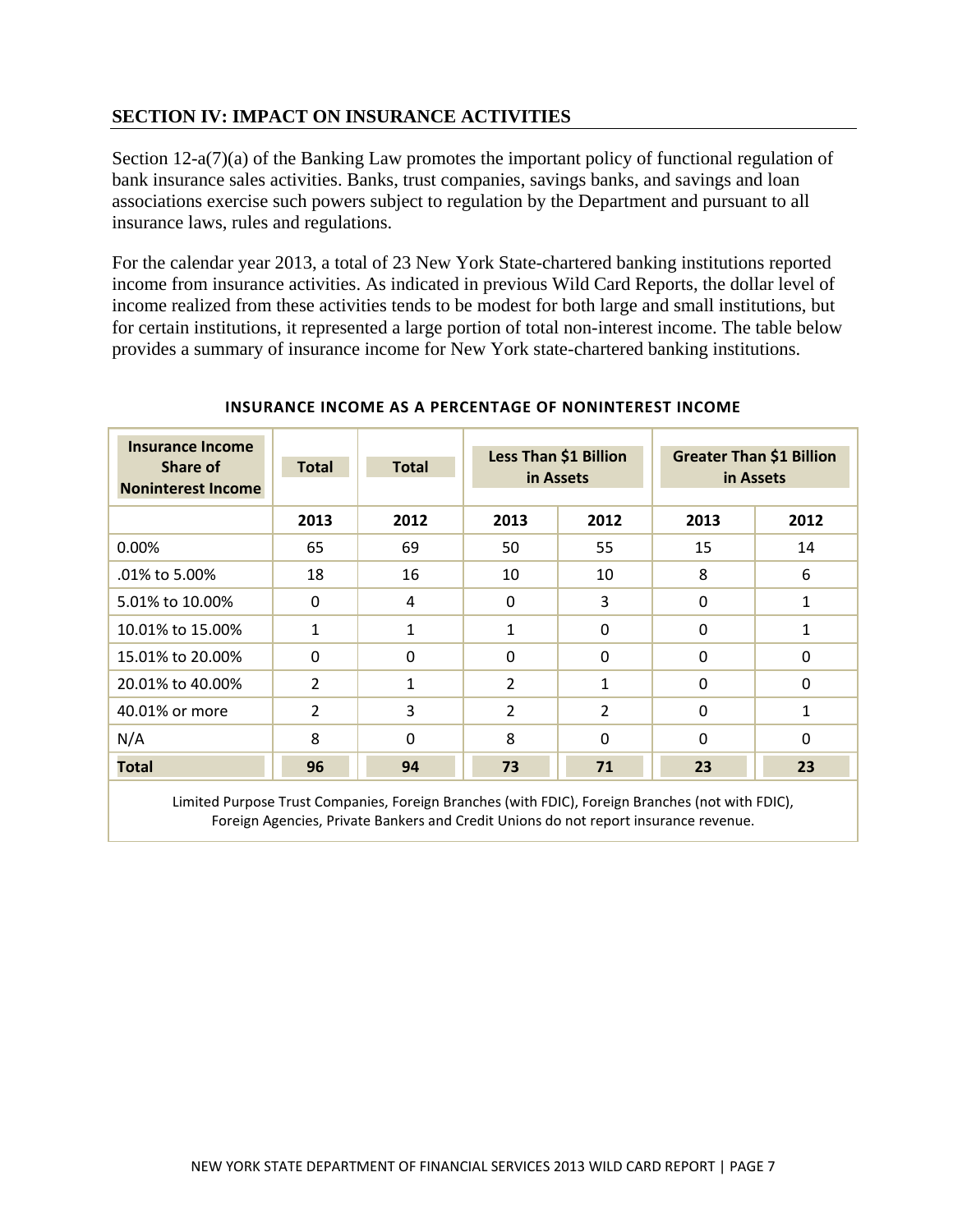## **SECTION V: NEW YORK STATE-CHARTERED BANKING ORGANIZATIONS**

| <b>Apple Bank for Savings</b>        |
|--------------------------------------|
| <b>CMS Bank</b>                      |
| <b>Cross County Savings Bank</b>     |
| <b>Elmira Savings Bank</b>           |
| <b>Emigrant Bank</b>                 |
| <b>Fairport Savings Bank</b>         |
| <b>First Central Savings Bank</b>    |
| <b>Fulton Savings Bank</b>           |
| New York Community Bank              |
| NorthEast Community Bank             |
| PathFinder Bank                      |
| <b>Pioneer Savings Bank</b>          |
| <b>Putnam County Savings Bank</b>    |
| <b>Rhinebeck Bank</b>                |
| <b>Ridgewood Savings Bank</b>        |
| <b>Rondout Savings Bank</b>          |
| Sawyer Savings Bank                  |
| The Dime Svgs. Bank of Williamsburgh |
| The North Country Savings Bank       |
| The Oneida Savings Bank              |
| <b>Ulster Savings Bank</b>           |
| <b>Watertown Savings Bank</b>        |
| Total: 22                            |

#### **SAVINGS BANKS**

#### **SAVINGS & LOAN ASSOCIATIONS**

| Gouverneur Savings and Loan Association |
|-----------------------------------------|
| Medina Savings and Loan Association     |
| Total: 2                                |

#### **COMMERCIAL BANKS, TRUST COMPANIES AND PRIVATE BANKERS**

| Adirondack Bank     |
|---------------------|
| Alden State Bank    |
| Alma Bank           |
| Alpine Capital Bank |
| Amalgamated Bank    |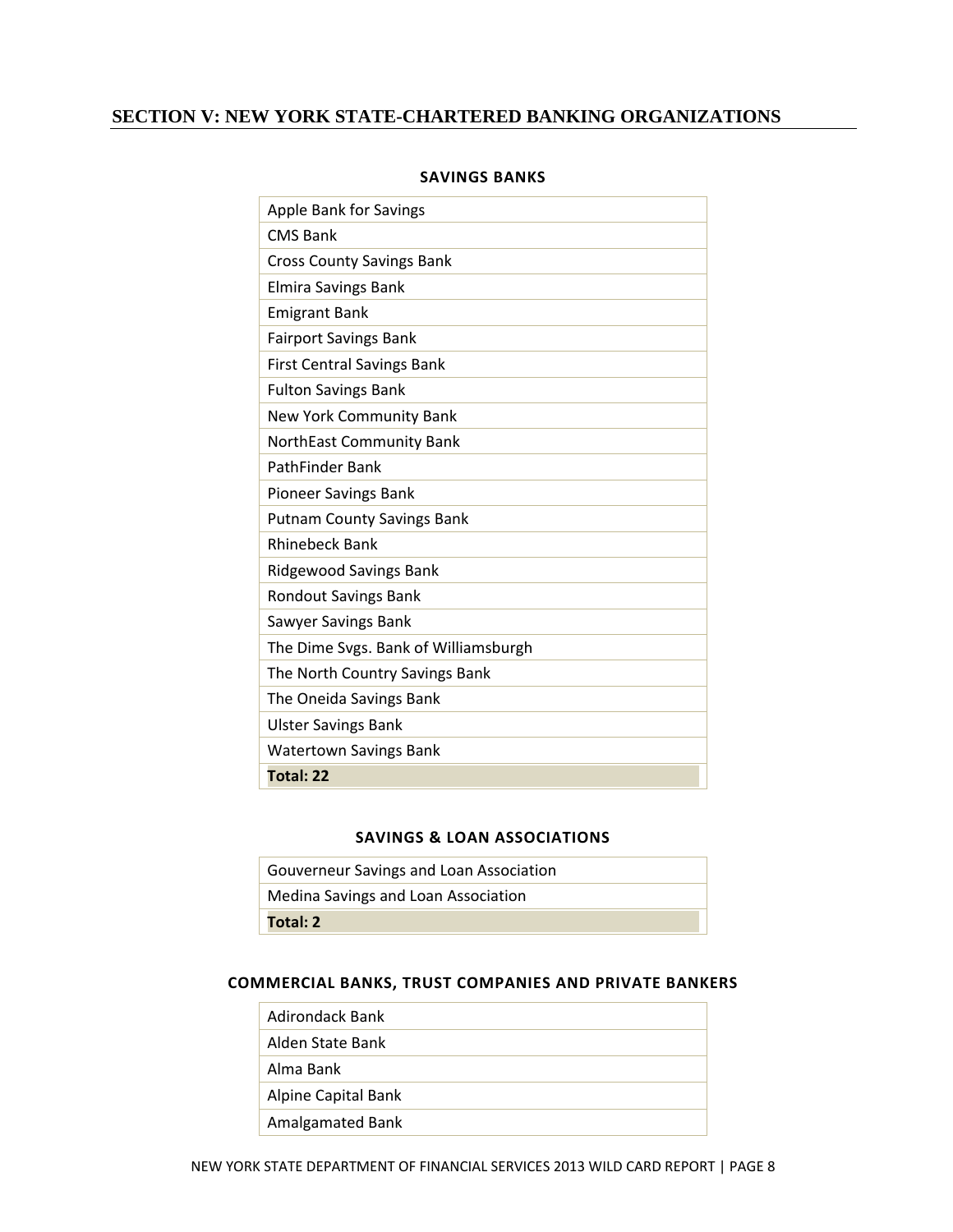| Amerasia Bank                                |
|----------------------------------------------|
| <b>American Community Bank</b>               |
| American Stock Transfer & Trust Company, LLC |
| Anthos Trust Company, LLC                    |
| <b>Banco Popular North America</b>           |
| <b>Bank Leumi USA</b>                        |
| <b>Bank of Akron</b>                         |
| <b>Bank of Cattaraugus</b>                   |
| <b>Bank of Holland</b>                       |
| <b>Bank of Millbrook</b>                     |
| <b>Bank of Richmondville</b>                 |
| <b>Bank of Utica</b>                         |
| Berkshire Bank Municipal Bank                |
| <b>BPD Bank</b>                              |
| Brown Brothers Harriman & Co.                |
| Catskill Hudson Bank                         |
| <b>Cattaraugus County Bank</b>               |
| <b>Chemung Canal Trust Company</b>           |
| <b>Citizens Bank of Cape Vincent</b>         |
| Continental Stock Transfer & Trust Company   |
| <b>Country Bank</b>                          |
| Deutsche Bank Trust Company Americas         |
| <b>Emigrant Mercantile Bank</b>              |
| <b>Empire State Bank</b>                     |
| <b>Fiduciary Trust Company International</b> |
| <b>First American International Bank</b>     |
| <b>Five Star Bank</b>                        |
| <b>Flushing Bank</b>                         |
| Genesee Regional Bank                        |
| <b>Genesee Valley Trust Company</b>          |
| <b>Global Bank</b>                           |
| <b>Gold Coast Bank</b>                       |
| <b>Goldman Sachs Bank USA</b>                |
| <b>Greene County Commercial Bank</b>         |
| <b>Habib American Bank</b>                   |
| <b>Hanover Community Bank</b>                |
| Interaudi Bank                               |
| <b>Israel Discount Bank of New York</b>      |
| Jeff Bank                                    |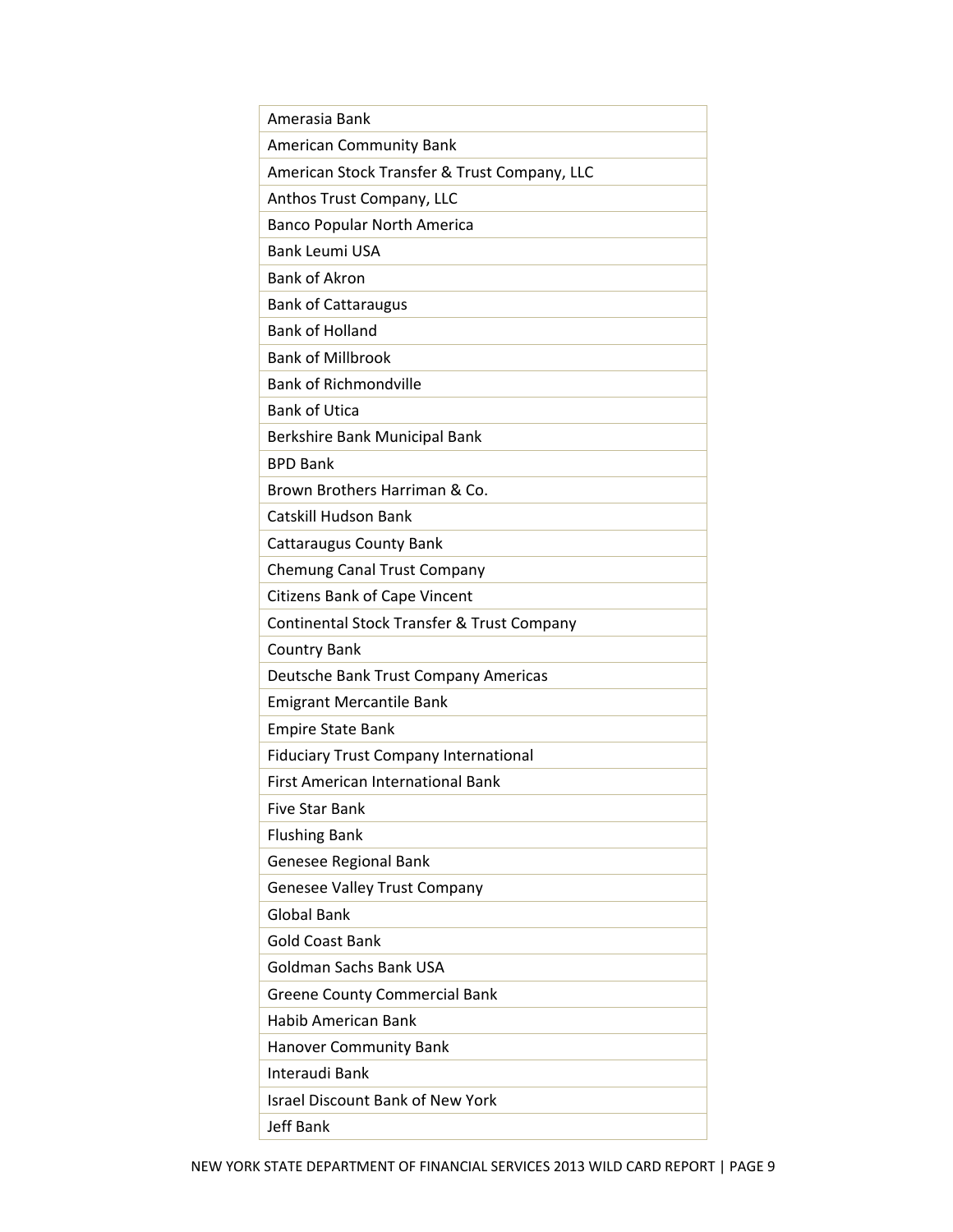| Law Debenture Trust Company of New York             |
|-----------------------------------------------------|
| Mahopac Bank                                        |
| Manufacturers and Traders Trust Company             |
| Market Street Trust Company                         |
| Metropolitan Commercial Bank                        |
| Mitsubishi UFJ Trust & Banking Corporation (U.S.A.) |
| Mizuho Bank (USA)                                   |
| Mizuho Trust & Banking Co. USA                      |
| New York Commercial Bank                            |
| New York Life Trust Company                         |
| <b>NewBank</b>                                      |
| OFI Global Trust Company                            |
| <b>Orange County Trust Company</b>                  |
| <b>Pathfinder Commercial Bank</b>                   |
| <b>PCSB Commercial Bank</b>                         |
| <b>Pioneer Commercial Bank</b>                      |
| Riverside Bank                                      |
| Savoy Bank                                          |
| Shinhan Bank America                                |
| Signature Bank                                      |
| Solvay Bank                                         |
| <b>Spring Bank</b>                                  |
| State Bank of Chittenango                           |
| <b>Steuben Trust Company</b>                        |
| The Adirondack Trust Company                        |
| The Bank of Castile                                 |
| The Bank of New York Mellon                         |
| The Bank of Nova Scotia Trust Company of New York   |
| The Berkshire Bank                                  |
| The Depository Trust Company                        |
| The Northern Trust Company of New York              |
| The Warehouse Trust Company LLC                     |
| The Westchester Bank                                |
| <b>Tioga State Bank</b>                             |
| <b>Tompkins Trust Company</b>                       |
| <b>United International Bank</b>                    |
| <b>United Orient Bank</b>                           |
| <b>USNY Bank</b>                                    |
| <b>Victory State Bank</b>                           |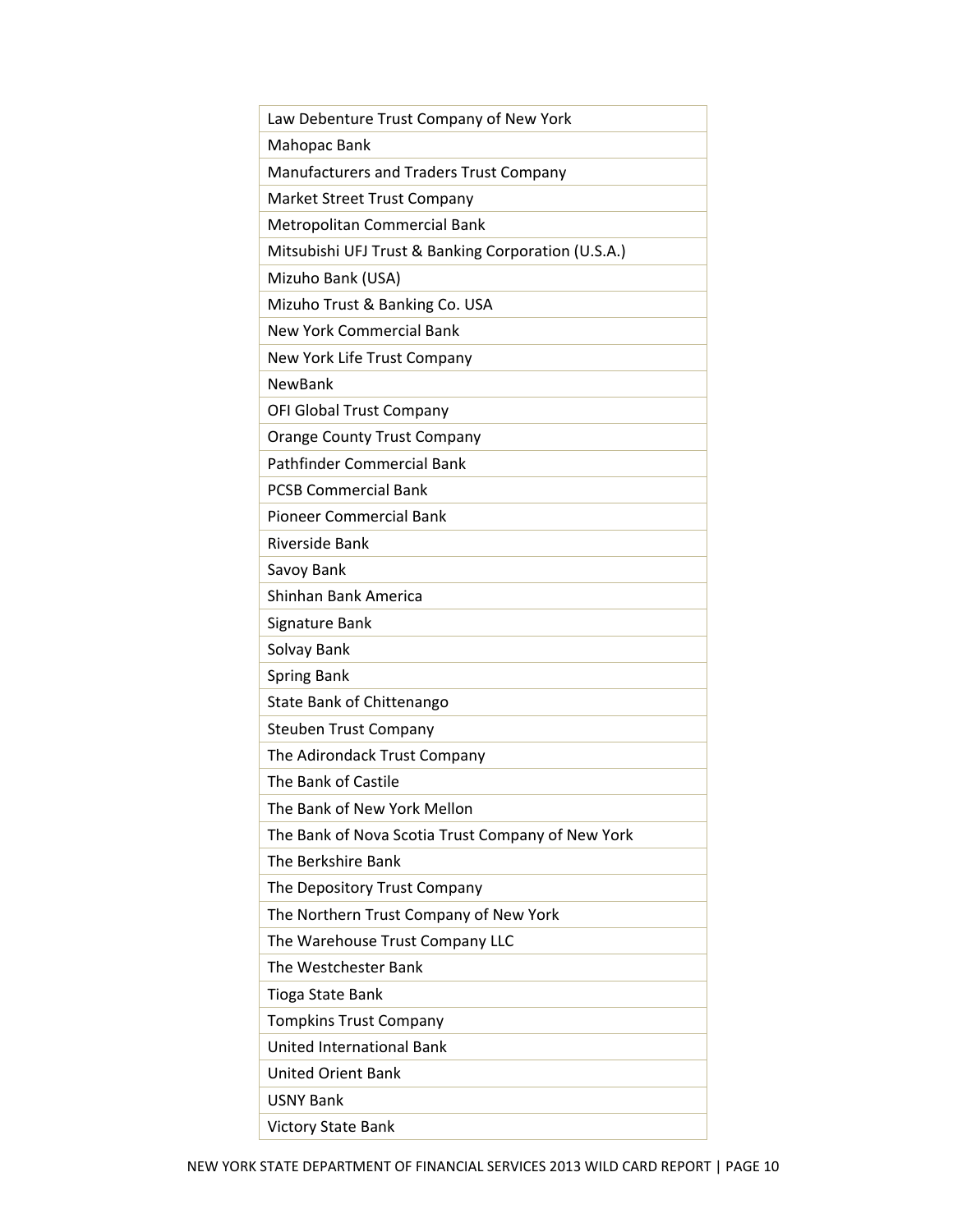| Woori America Bank        |
|---------------------------|
| <b>WSB Municipal Bank</b> |
| Total: 85                 |

#### **CREDIT UNIONS**

| <b>AmeriCU Credit Union</b>                                                     |
|---------------------------------------------------------------------------------|
| Branch 6000 NALC Credit Union                                                   |
| <b>Buffalo Service Credit Union</b>                                             |
| <b>CFCU Community Credit Union</b>                                              |
| Directors Choice Credit Union                                                   |
| Empire Branch 36 National Association of Letter Carriers<br><b>Credit Union</b> |
| <b>Empire State Credit Union</b>                                                |
| <b>Encompass Niagara Credit Union</b>                                           |
| Erie County Employees Credit Union                                              |
| Hudson River Community Credit Union                                             |
| Jamestown Post Office Employees' Credit Union                                   |
| Melrose Credit Union                                                            |
| <b>Montauk Credit Union</b>                                                     |
| <b>Municipal Credit Union</b>                                                   |
| Newspaper Employees Credit Union                                                |
| Niagara Falls Penn Central Employees Credit Union                               |
| The Niagara Frontier Federal Employees Credit Union                             |
| Norton-Troy Employees Credit Union                                              |
| Progressive Credit Union                                                        |
| Yonkers Postal Employees Credit Union                                           |
| <b>Total: 20</b>                                                                |

## **FOREIGN BANK BRANCHES**

| Agricultural Bank of China Limited        |
|-------------------------------------------|
| Allied Irish Banks, p.l.c.                |
| Banca Monte dei Paschi di Siena S.p.A.    |
| Banco Bilbao Vizcaya Argentaria, S.A.     |
| Banco de La Nacion Argentina              |
| Banco Del Estado de Chile                 |
| Banco do Brasil, S.A.                     |
| Banco Espirito Santo de Investimento, S.A |
| Banco Espirito Santo, S.A.                |
|                                           |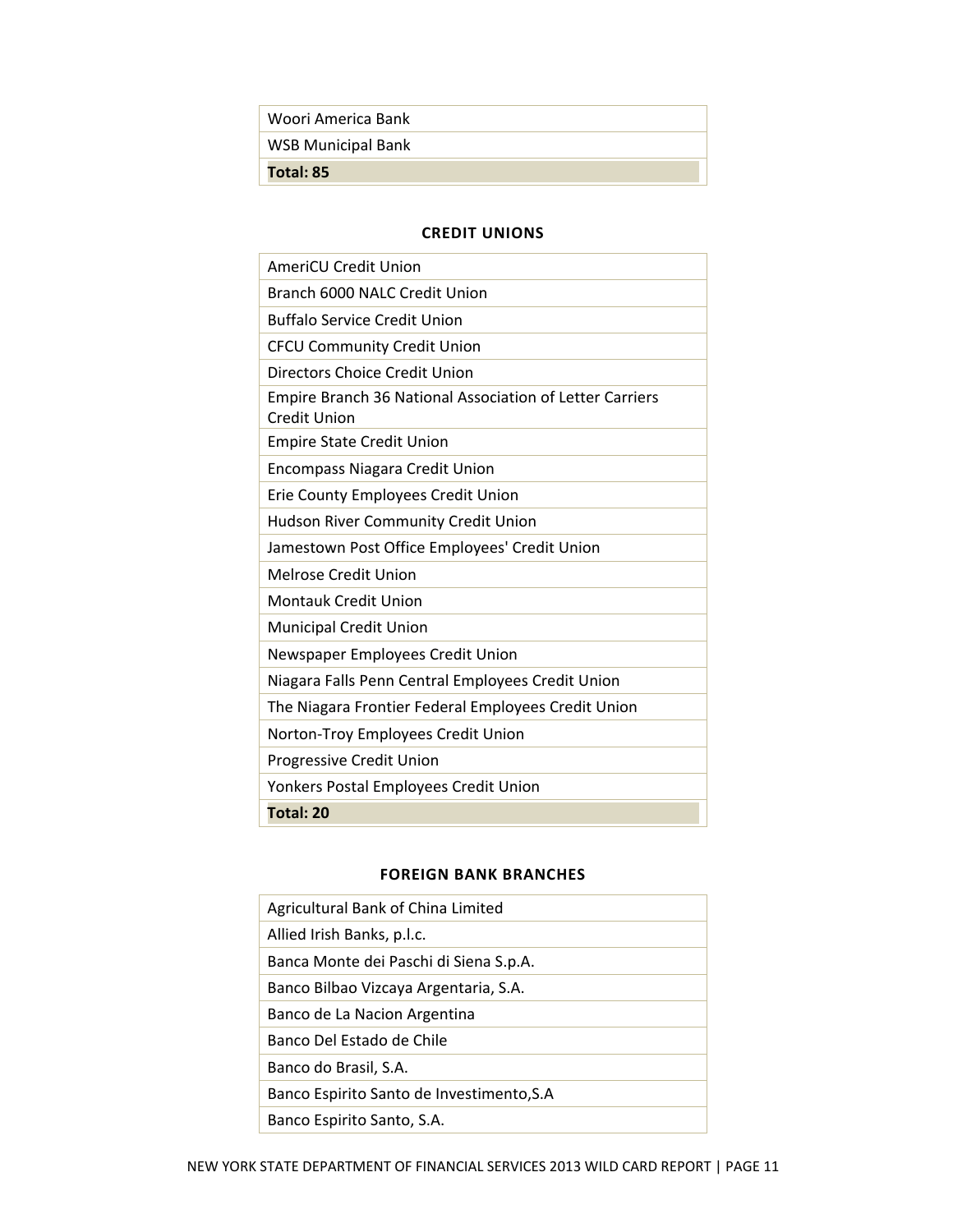| Banco Popular de Puerto Rico                                                 |
|------------------------------------------------------------------------------|
| Banco Santander, S.A.                                                        |
| Bank Hapoalim B.M.                                                           |
| <b>Bank of Baroda</b>                                                        |
| <b>Bank of India</b>                                                         |
| <b>Bank of Montreal</b>                                                      |
| Bank of Scotland plc                                                         |
| <b>Bank of Taiwan</b>                                                        |
| <b>Barclays Bank PLC</b>                                                     |
| <b>BNP Paribas</b>                                                           |
| <b>BNP Paribas Fortis</b>                                                    |
| Caixa Geral de Depositos, S.A.                                               |
| Canadian Imperial Bank of Commerce                                           |
| Chang Hwa Commercial Bank, Ltd.                                              |
| China Construction Bank Corporation                                          |
| China Merchants Bank Co., Ltd                                                |
| <b>CTBC Bank Co Ltd</b>                                                      |
| Commerzbank Aktiengesellschaft                                               |
| Cooperatieve Centrale Raiffeisen- Boerenleenbank B.A.,<br>Rabobank Nederland |
| Credit Agricole Corporate and Investment Bank                                |
| Credit Industriel et Commercial                                              |
| <b>Credit Suisse AG</b>                                                      |
| Depfa Bank plc                                                               |
| Deutsche Bank AG                                                             |
| Dexia Credit Local                                                           |
| <b>DNB Bank ASA</b>                                                          |
| DZ Bank AG Deutsche Zentral-Genossenschaftsbank                              |
| First Commercial Bank, Ltd.                                                  |
| <b>Habib Bank Limited</b>                                                    |
| <b>HSH Nordbank AG</b>                                                       |
| Hypothekenbank Frankfurt AG                                                  |
| Industrial and Commercial Bank of China Limited                              |
| <b>Industrial Bank of Korea</b>                                              |
| Intesa Sanpaolo S.p.A.                                                       |
| Itau Unibanco S.A.                                                           |
| <b>KBC Bank N.V.</b>                                                         |
| Kookmin Bank                                                                 |
| Land Bank of Taiwan Co., Ltd                                                 |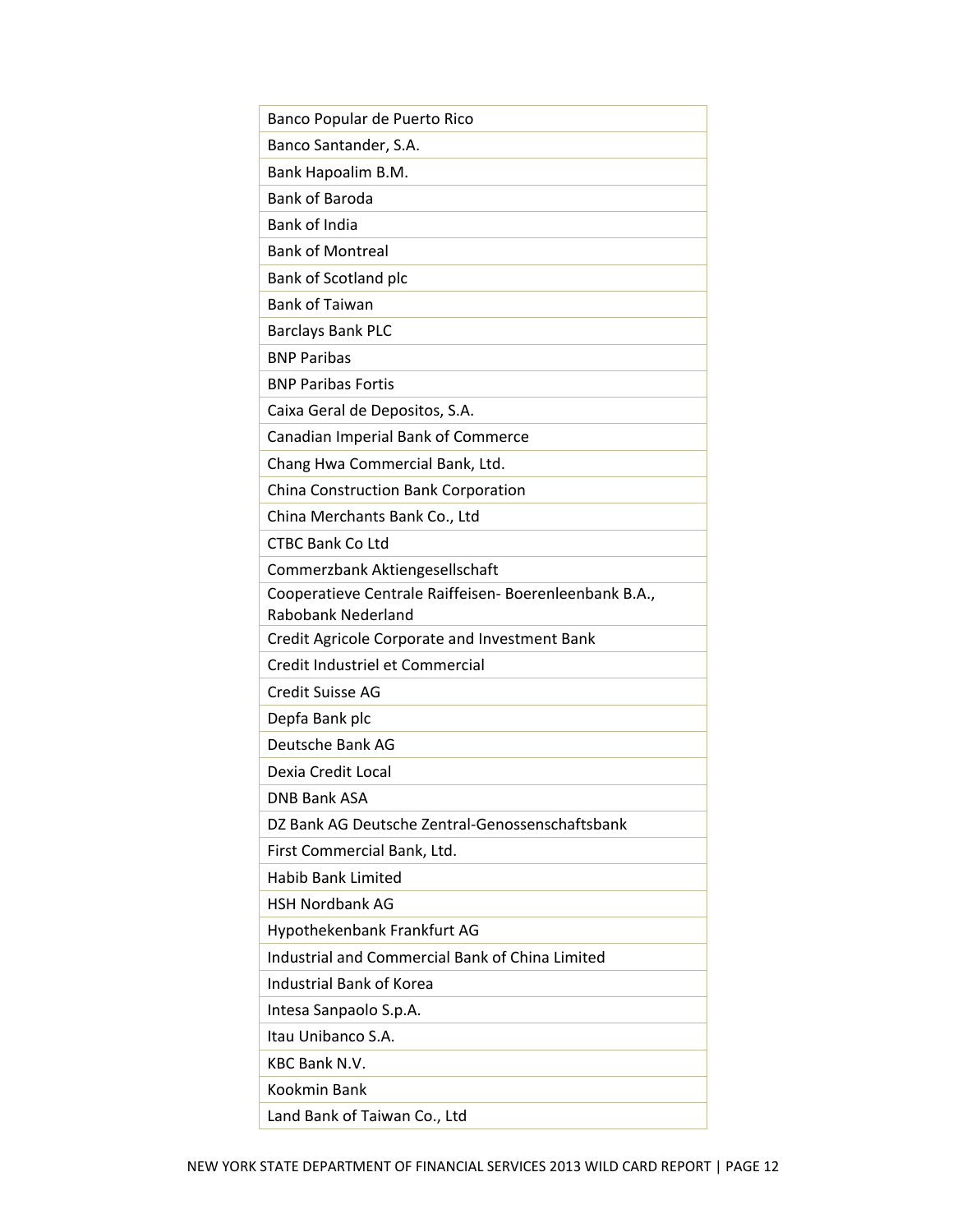| Landesbank Baden - Wurttemberg                 |
|------------------------------------------------|
| Landesbank Hessen - Thuringen Girozentrale     |
| Lloyds Bank plc                                |
| Malayan Banking Berhad                         |
| Mashreg Bank psc                               |
| Mega International Commercial Bank Co., Ltd.   |
| Mitsubishi UFJ Trust and Banking Corporation   |
| Mizuho Bank, Ltd.,                             |
| National Bank of Canada                        |
| National Bank of Egypt                         |
| National Bank of Pakistan                      |
| <b>Natixis</b>                                 |
| NongHyup Bank                                  |
| Norddeutsche Landesbank Girozentrale           |
| Nordea Bank Finland Plc                        |
| <b>Philippine National Bank</b>                |
| Portigon AG                                    |
| Shinhan Bank                                   |
| Skandinaviska Enskilda Banken                  |
| Societe Generale                               |
| <b>Standard Chartered Bank</b>                 |
| State Bank of India                            |
| Sumitomo Mitsui Banking Corporation            |
| Svenska Handelsbanken AB                       |
| Swedbank AB                                    |
| T.C. Ziraat Bankasi                            |
| The Bank of Tokyo - Mitsubishi UFJ, Ltd.       |
| The Chiba Bank, Ltd.                           |
| The Gunma Bank, Ltd.                           |
| The Korea Development Bank                     |
| The Norinchukin Bank                           |
| The Royal Bank of Scotland N.V.                |
| The Royal Bank of Scotland PLC                 |
| The Shizuoka Bank, Ltd.                        |
| The Shoko Chukin Bank                          |
| The Sumitomo Trust and Banking Company Limited |
| The Toronto-Dominion Bank                      |
| Turkiye Vakiflar Bankasi T.A.O.                |
| <b>UniCredit Bank AG</b>                       |